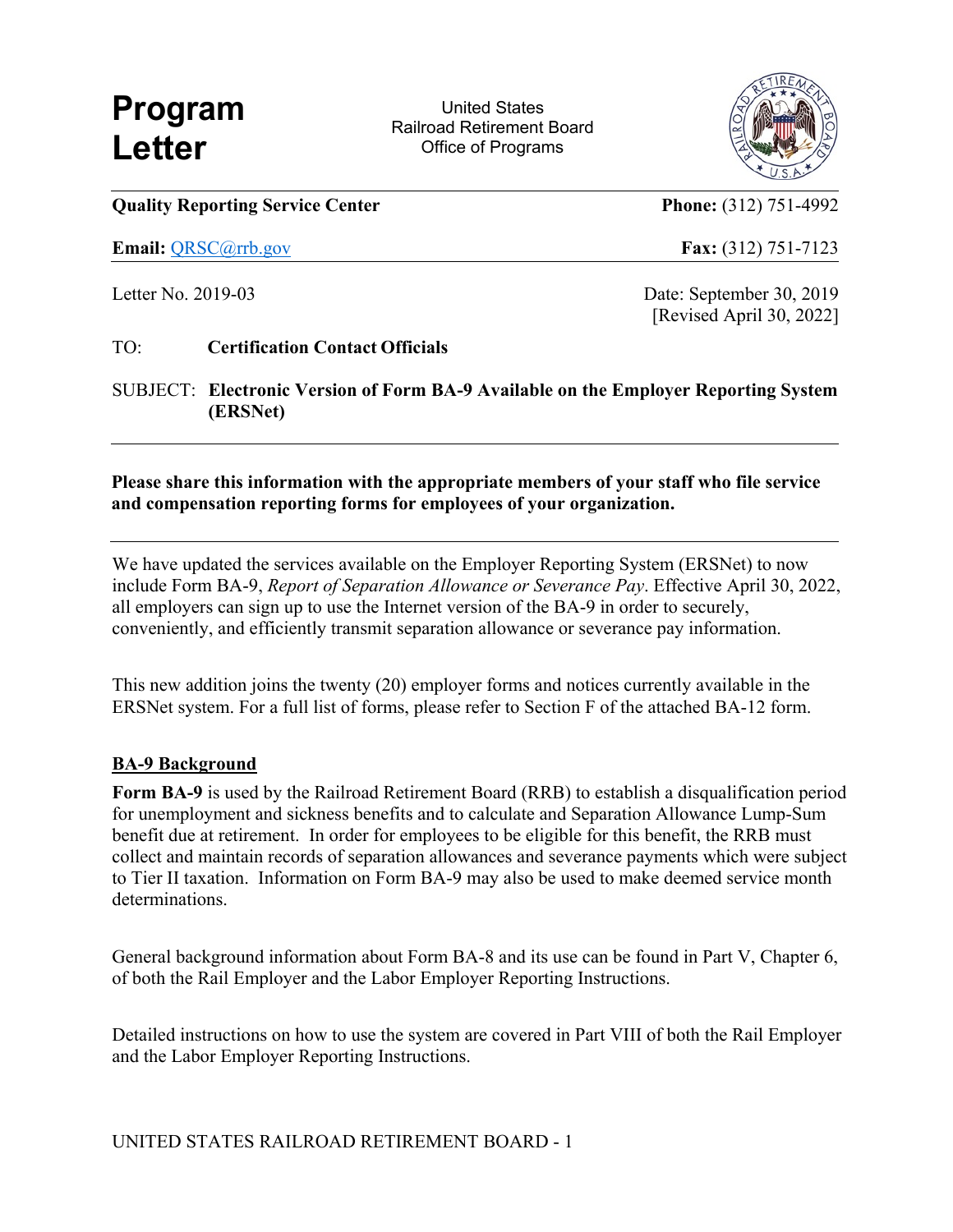Rail Employer Reporting Instructions https://www.rrb.gov/RERI\_Chapter\_3e\_Form\_BA-9\_Report\_of\_Separation\_Allowance\_or\_Severance\_Pay\_

Labor Employer Reporting Instructions:

https://www.rrb.gov/LERI\_Chapter\_3e\_Form\_BA-9\_Report\_of\_Separation\_Allowance\_or\_Severance\_Pay

## **Access Levels on the ERSNet Site**

Access to ERSNet is role-based, which means that each user's access is tailored to the role or work they do at their company. Access levels are assigned by the company, allowing employers to retain control over the forms their employees can view and submit. If you are not enrolled and want to begin filing your reports on ERSNet follow the instructions below. An *Explanation of Access Levels* is enclosed.

## **Applying for Access**

To apply for access do the following:

 They are also available in Part 8 of both the Rail Employer and the Labor Employer Reporting • Read the attached "*Security Guidelines*," explaining your responsibilities as a user of ERSNet. Instructions.

Rail Employer Reporting Instructions: [https://rrb.gov/RERI\\_Chapter\\_8\\_Security\\_Guidelines](https://rrb.gov/RERI_Chapter_8_Security_Guidelines) 

Labor Employer Reporting Instructions: https://rrb.gov/LERI\_Chapter\_8\_Security\_Guidelines

 Sections A, B, C, and D then have the designated employee sign Item 5 in Section B and return *Designation of Contact Official*, are assumed to have signature authority. For additional copies RRB website at **RRB**.gov. • File the attached Form BA-12, *Application for Employer Reporting Internet Access*. Complete the form to you. The certification in Section E must be completed by an official of the company who has authority to sign official RRB forms. If you have signature authority, sign the certification. Otherwise, the company president and those persons designated on Form G-117A, of Form BA-12 or information on how to complete it, go directly to <https://rrb.gov/Employer/Forms/BA-12>or contact the Quality Reporting Service Center at the telephone number or email address shown above. All employer forms can be accessed on the

 Within three to five days of receipt of an acceptable application, we will mail your user ID and password along with instructions for accessing the site. To deter fraudulent use of ERSNet, the Form BA-12 cannot be completed or filed on our website; original signatures (no reproductions) are needed and it must be transmitted by U.S. or express mail carrier. *For security reasons, facsimiles are not acceptable*.

UNITED STATES RAILROAD RETIREMENT BOARD - 2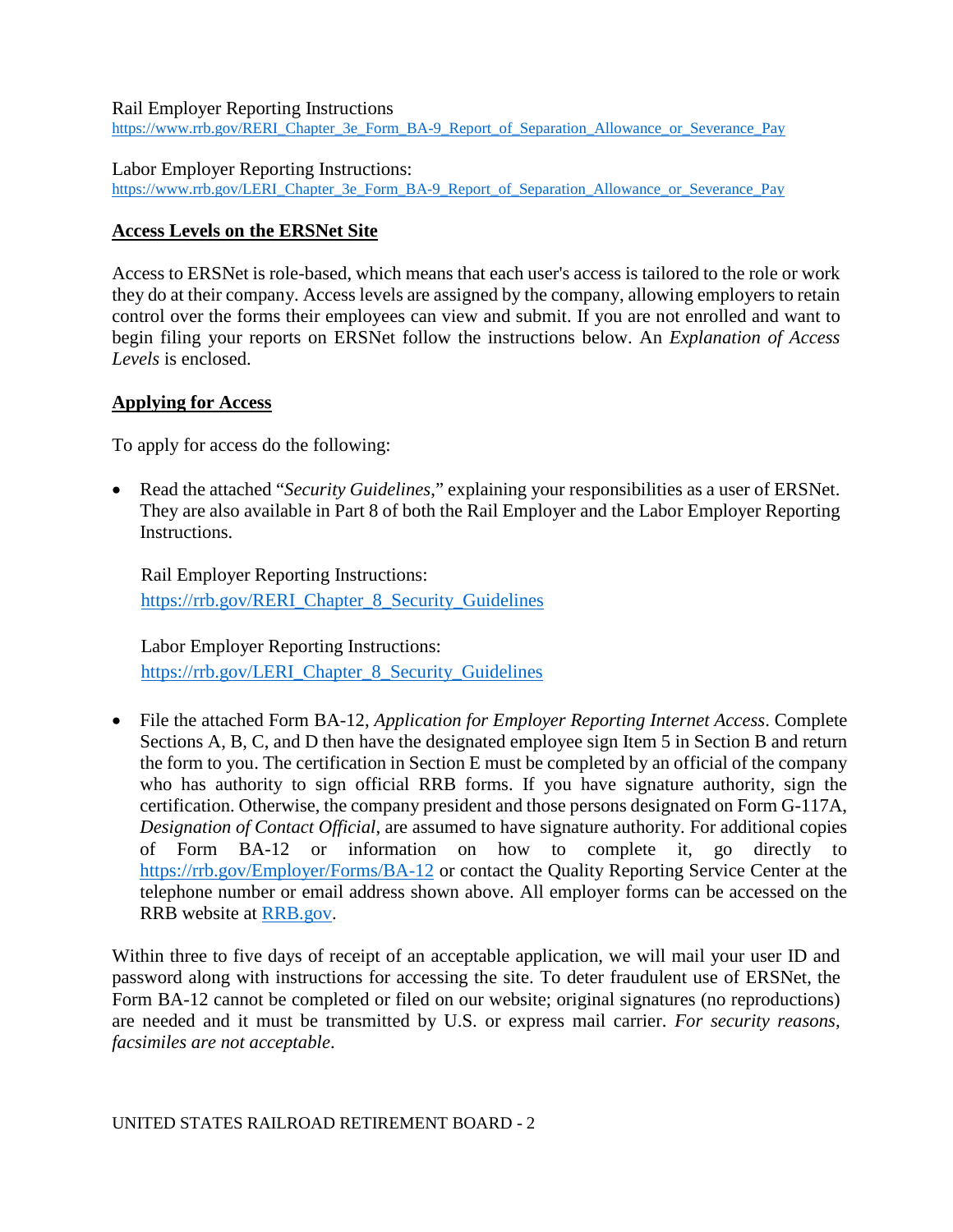Attachments Security Guidelines Explanation of Access Levels

UNITED STATES RAILROAD RETIREMENT BOARD - 3 Form BA-12 UNITED STATES RAILROAD RETIREMENT BOARD - 3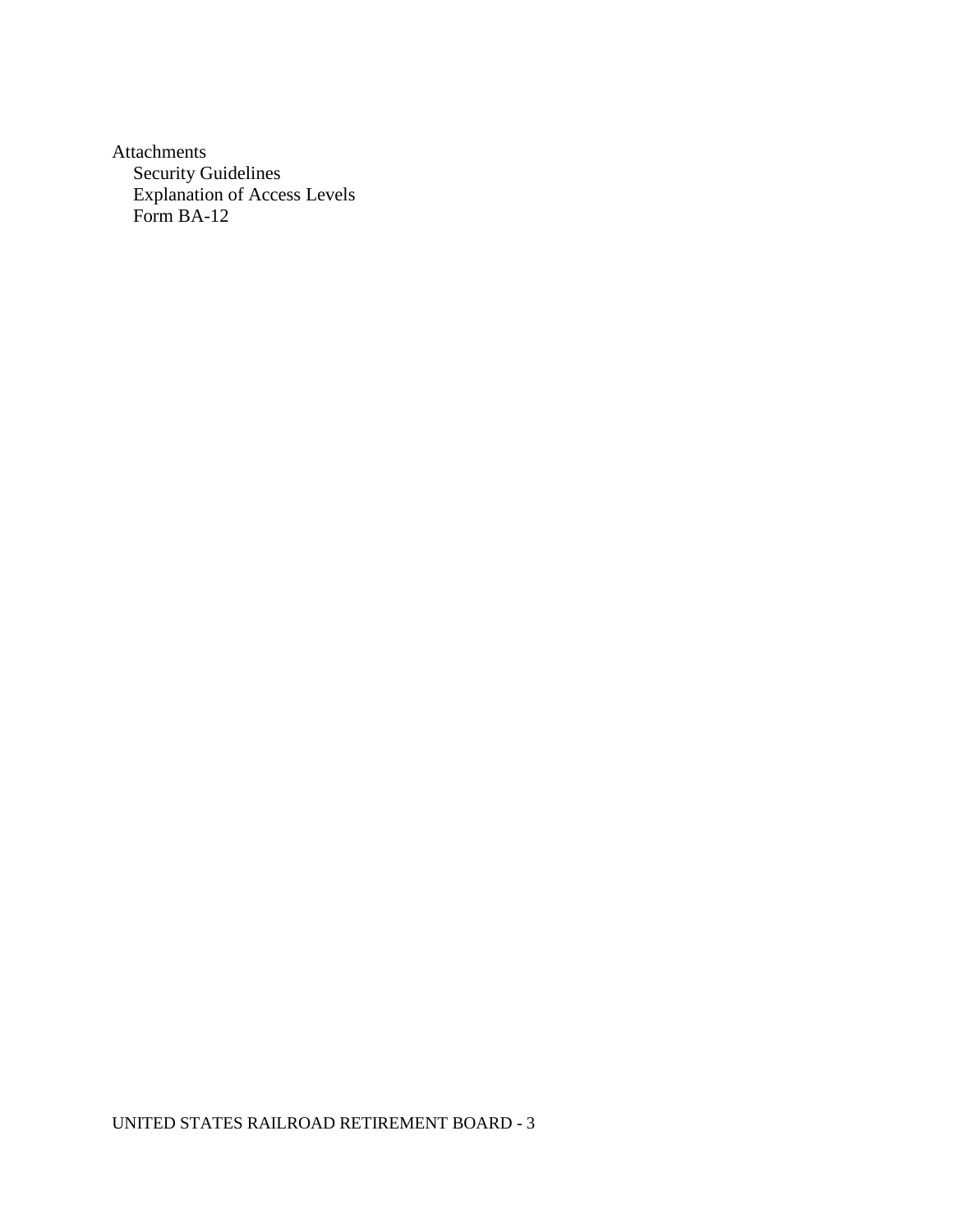## **Security Guidelines**

## **Introduction**

The site, [https://secure.rrb.gov/ERSNet/login.aspx,](https://secure.rrb.gov/ERSNet/login.aspx) is an official United States Government site intended for use by employers covered under the Railroad Retirement and Railroad Unemployment Insurance Acts in filing service and compensation reports with the Railroad Retirement Board and related activities. The site is referred to as the Employer Reporting System (ERSNet). The Railroad Retirement Board (RRB) is taking all reasonable measures to ensure the security of the information sent and received via the ERSNet site.

## **Transmission Security**

[RRB.gov/ERSNet](https://RRB.gov/ERSNet) utilizes a secure transmission protocol (Secure Sockets Layer – SSL) to provide encryption protection for the communication between your computer and the server that RRB uses for the Employer Reporting Internet site. You will note that the address to the site begins "https" rather than "http". This indicates you are connecting to a secure site using Secure Sockets Layer.

#### **Authentication of User**

The RRB uses a written application form to ensure that only authorized users have access to the system. The application is signed by an authorized representative of the employer and reviewed by the RRB. Once authorized, future authentication is controlled by a logon and password. A logon, if used to file forms, has the same status as a signature on a paper document.

#### **Password Security**

 access to the system should apply for their own access. Users are responsible for all use It is the responsibility of each individual to keep secure the password supplied for the purpose of accessing the RRB employer site. In applying for access, you agree not to share your password and to log onto the system only as yourself. All individuals requiring of their password accounts. The system will prompt you to change your password every 60 days. If you do not access the system that often, you will be prompted to change your password upon accessing the system but in no case will passwords remain active longer than 200 days.

#### **Secure Your PC**

It is the responsibility of each individual to secure their personal computers. When you step away from your computer, it is important to lock or turn it off so that unauthorized persons cannot use your computer to masquerade as you and gain illegal access.

#### **Password Lockout**

If you type your password incorrectly more than three times, you will be temporarily locked out of the ERSNet system. If you are locked out or suspect that your password may have been compromised, contact the password administrator (312) 751-4992.

## **Password Termination**

When an employee who has access to this system, leaves your company, notify the RRB to terminate their access by completing Form BA-12, Application for Employer Reporting Internet Access. Forms should either be mailed to the address listed under Section E or faxed to (312) 751-7123. If you suspect an employee is, or may become, a security problem, immediately call the password administrator at (312) 751-4992. The RRB has the capability to lock out users on a temporary or permanent basis.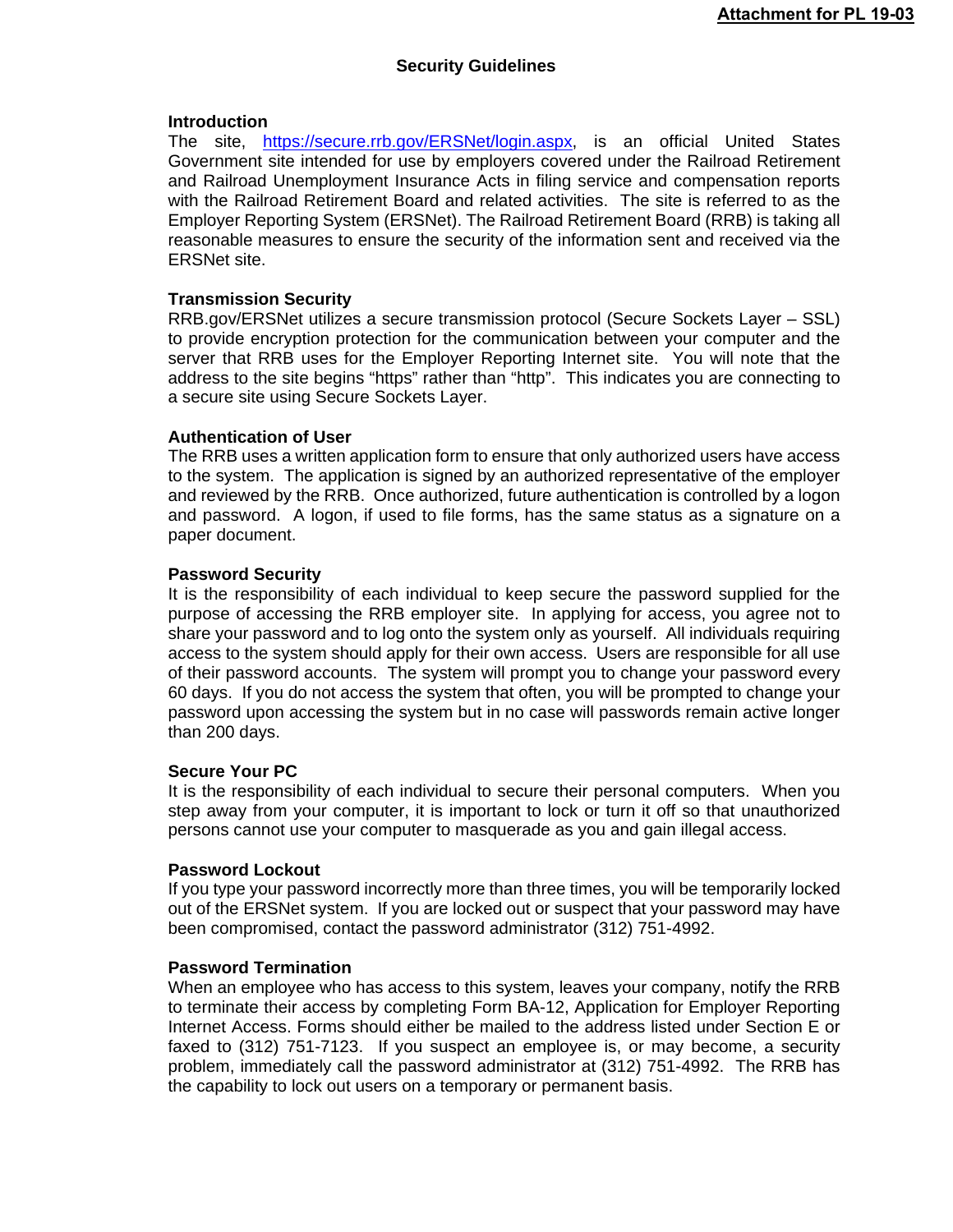## **Session Timeout**

For security reasons, a session will not remain open indefinitely. Twenty minutes of inactivity will result in an open session being deleted. Any data entered to a screen but not "updated" or "approved" depending on the options for that screen, will be lost when a session is deleted.

## **Privacy and Law Enforcement Investigations**

The RRB is committed to protecting privacy. Any personal information you provide as part of the application process will be used only for the purposes described. Your logon and password control confidentiality of employer data by making available only information you are authorized to receive. System administrators will not read files unless absolutely necessary in the course of their duties and will treat the contents of those files as private information at all times.

The ERSNet system maintains statistical information concerning network traffic flow and volume including date, time, Internet protocol, type of browser and operating system. We do not collect personal information about you *just because you visit the site*. An attempt to identify individual users will be made if, and only if, illegal behavior is suspected.

For site security purposes, we have software that can identify users. If illegal behavior is suspected, this software could be used to:

- 1. trace the source of an attack designed to disrupt the site,
- 2. trace the source of an unauthorized attempt to modify information stored on this system, or
- 3. prove whether fraud has occurred in connection with a law enforcement investigation.<br>Use of this system constitutes consent to such tracing and auditing.

## **Unauthorized or Fraudulent Use**

Any person who knowingly and willingly:

- 1. makes any representation that is false
	- a. to obtain information from RRB records and/or,
	- b. intended to deceive the RRB as to the true identity of an individual; or
- 2. obtains unauthorized access and/or modifies information on this site, could be punished by a fine or imprisonment, or both.

## **Cookies**

 of the site. To the extent we use any cookies; they expire and are immediately deleted no This site uses temporary session "cookies" to give you a single, uninterrupted session when you are online. This allows you to move from one secure section to another without having to re-enter your logon and password. We do not use persistent "cookies" which are permanent files placed on a visitor's site to allow a website to monitor a visitor's use later than the closing of the Web browser.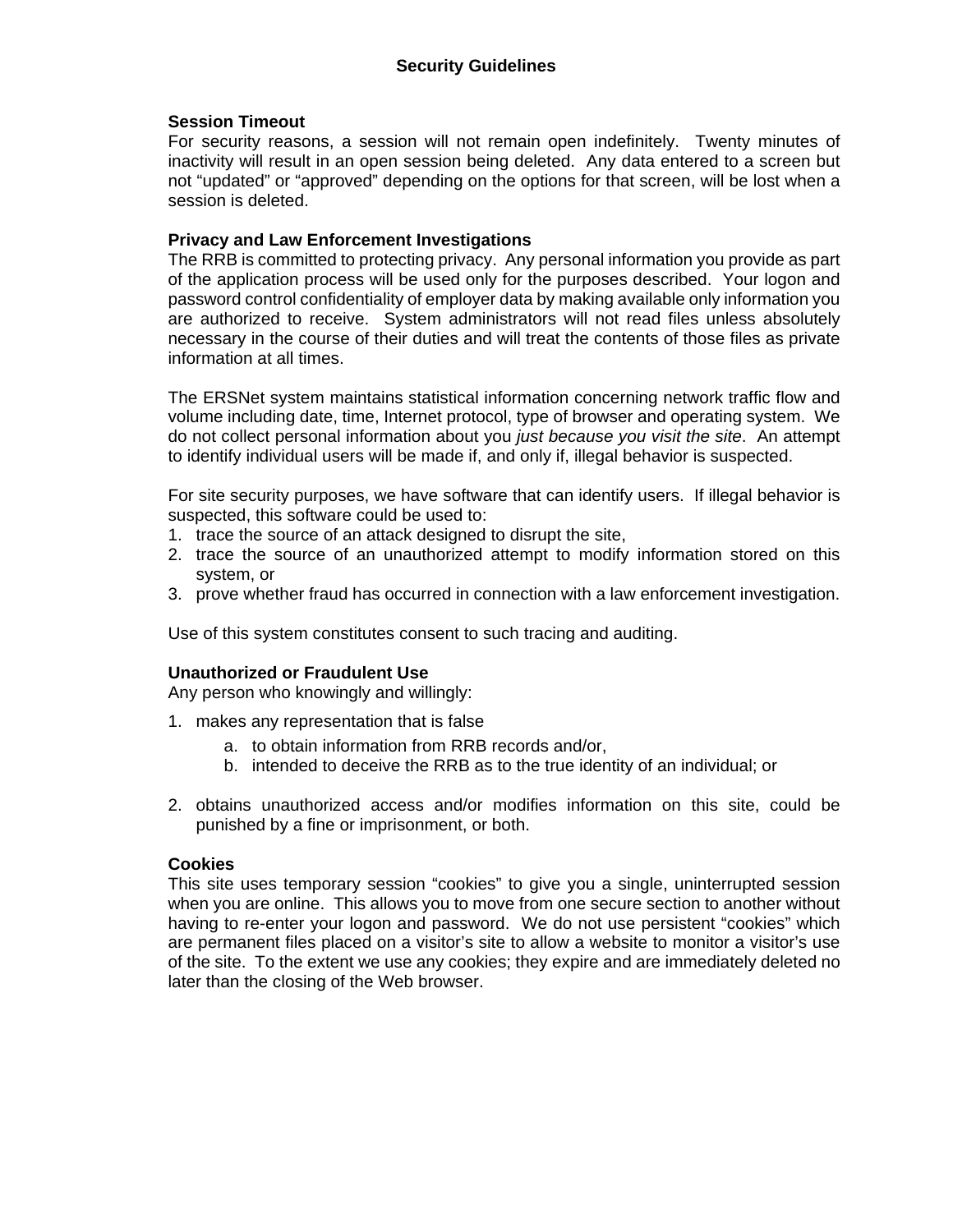## **Explanation of Access Levels**

### **Access is to Specific Forms**

When the RRB was developing requirements for the Internet system, some employers required that the work of a department remain private within that department. As a result, we developed a "roles-based access" which provides access on an individual form basis. An employee's access is expected to be specific to their role, or work, at their company. If a form is used only by one department, access can be limited to employees in that department.

## **Two-Step Update and Approval Process**

Again, when developing requirements, some employers required that a manager review and certify service and compensation reports completed by their staff. Others indicated that the person authorized to complete the report was also authorized to certify and file the report without additional review. No employer required a review of forms other than BA-3, BA-4, and BA-11 as these are the only forms which change the RRB record of an employee's service and compensation.

The RRB access system was designed to account for all of these differences. A separate update function was developed for Form BA-4. If you wish to use a second person as a reviewer, assign update access to the staff that prepare the BA-4's and assign approve access to the staff that review and certify BA-4's to the RRB. If you do not wish to use a second person as a reviewer, do not assign update access. Rather assign approve access to the staff that prepare and certify the BA-4's.

#### **Update Access**

 Form BA-4, but not to submit the form to the RRB. The form is updated to the system where are possible. This access is used only with forms that change the RRB's record of service and compensation, as explained above. Update access allows a person to complete or update a it will await approval. The form appears in the "outstanding items" list with a status of "awaiting approval." Only a person with approve access can submit or certify the form to the RRB. While the form is pending approval, it can be modified by the original updater. Once the form has been approved, it is no longer available on the system and no further changes

#### **Approve Access**

Only a person with approve access can certify and submit forms to the RRB. For most forms, the person with approve access will also be the person who completes the form. In the case of a BA-4, the person with approve access may be approving a form completed by an updater, as explained above, or may prepare and certify their own BA-4's. A person with approve access can delete a form created by an updater. A person with approve access can also modify a form created by an updater; however, the form must be updated again before it is approved. This is a security measure so that all the updates can be recorded for the appropriate person.

#### **Read-Only Access**

This access is used with forms that have summary reports. Read access to Form BA-4 is access to the BA-4 summary report, not to pending Forms BA-4. Read access does not include access to pending work on the system whether initiated by the RRB or by the employer. There is no read access to Forms BA-6a or GL-129a as these forms do not include reports.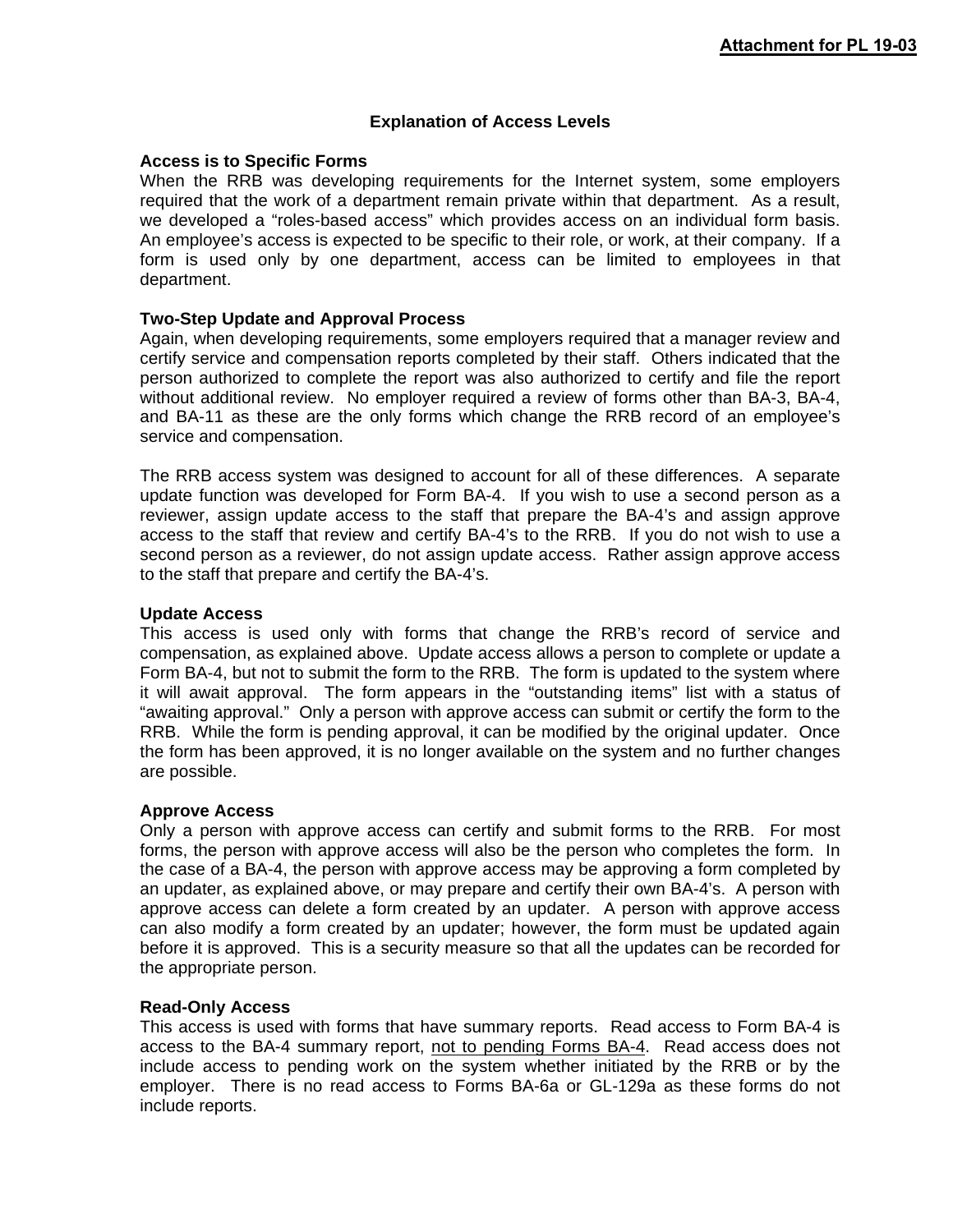## **Application for Employer Reporting Internet Access**

**General Instructions** – This form may be used by employers covered under the Railroad Retirement and Railroad

 Employer Reporting System (ERSNet). You may request system access for one or more employees, and you may reports on behalf of one or more subsidiary or affiliate employers. In each case, your employees must certify that they will adhere to the RRB's security guidelines, which include the use of an authoritative electronic signature. The *Security Guidelines* are under *Part VIII, Chapter 8* of the *Reporting Instructions* on the RRB's website. • To terminate an employee's access, complete only Sections A, B(1-4), D1, and E.  **Making representations on this form to gain unauthorized access to the RRB Employer Reporting System or**  Retirement Board, 844 N. Rush Street, Chicago, IL 60611-1275. **access** for the employee listed in Section B on behalf of multiple employers, list all affected BA numbers in Item 1. If you  **2. Name and Address of Employer** – *If you are requesting access on behalf of multiple employers, provide only the*  Signature: Unemployment Insurance Acts to add, modify, or terminate employee access to the Railroad Retirement Board's (RRB) authorize different levels of access for each employee. You may also request that an individual employee file online • To request new or modified system access, complete the entire form. **using an authorized access for fraudulent purposes is a violation of federal law punishable by fine, imprisonment, or both.**  We estimate this form takes an average of 10 to 20 minutes per response to complete, including the time needed for reviewing the instructions, getting the needed data, and reviewing the completed form. Federal agencies may not conduct or sponsor, and respondents are not required to respond to, a collection of information unless it displays a valid OMB number. If you wish, send comments regarding the accuracy of our estimate or any other aspect of this form, including suggestions for reducing the completion time, to: Associate Chief Information Officer for Policy and Compliance, Railroad Section A **Employer Information**  In this section, enter the BA number, name, and address of the employer whose reports will be accessed online. **Special Instructions to Request Access on Behalf of Multiple Employers** – If you are requesting the **same level of**  are requesting **different levels of access** for this employee for different employers, file a separate application for each level of access. **1. BA Number(s):**  *name and address of the employer serving as primary contact for this account.*  Section B **Employee Information 1.** Name: **2**. Title **3**. Telephone Number  $($ **4.** Email Address **5.** I have read the document *"Security Guidelines"* and agree to comply with these guidelines. I understand that my logon, if used to file forms, has the same status as my signature on a paper document. I also understand that providing false or fraudulent information through the RRB Employer Reporting System is a violation of federal law punishable by fine, imprisonment, or both. Signature: \_\_\_\_\_\_\_\_\_\_\_\_\_\_\_\_\_\_\_\_\_\_\_\_\_\_\_\_\_\_\_\_\_\_\_\_\_\_\_\_\_\_\_\_\_\_\_\_\_\_\_\_\_ Date: \_\_\_\_\_\_\_\_\_\_\_\_\_\_\_\_\_\_\_\_\_\_\_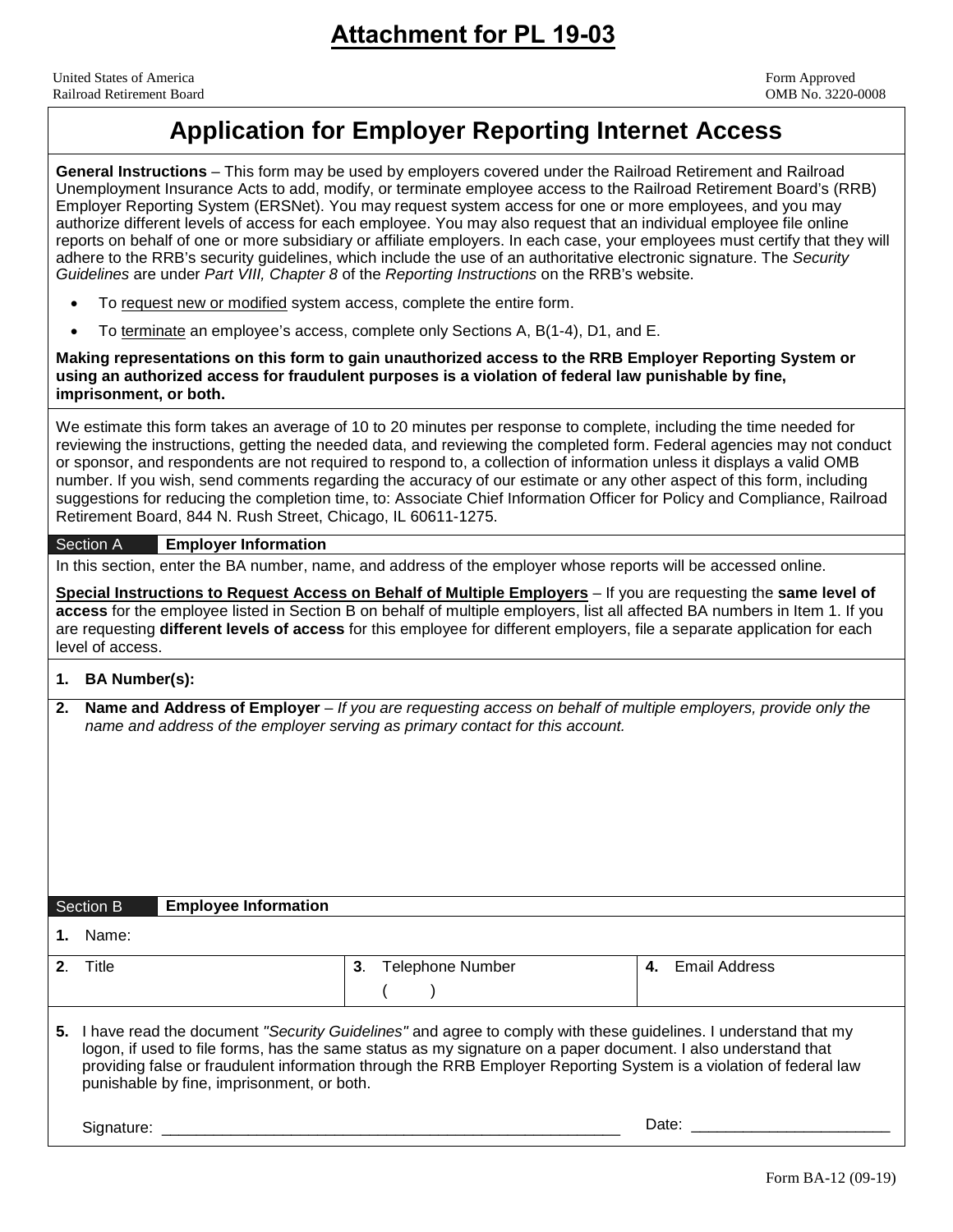## **Attachment for PL 19-03**

|                                                                                                                                                                                                                                                                                                                                                                                                                                                                                                                                                                      | Section C                                                                                                                                                               |                                     |  | <b>Group or Section Email Address to Receive Notices</b>                                                                                  |                      |                                                                                              |  |  |  |  |  |
|----------------------------------------------------------------------------------------------------------------------------------------------------------------------------------------------------------------------------------------------------------------------------------------------------------------------------------------------------------------------------------------------------------------------------------------------------------------------------------------------------------------------------------------------------------------------|-------------------------------------------------------------------------------------------------------------------------------------------------------------------------|-------------------------------------|--|-------------------------------------------------------------------------------------------------------------------------------------------|----------------------|----------------------------------------------------------------------------------------------|--|--|--|--|--|
| Complete this section only if you prefer to designate a group or section email address as the default address for RRB                                                                                                                                                                                                                                                                                                                                                                                                                                                |                                                                                                                                                                         |                                     |  |                                                                                                                                           |                      |                                                                                              |  |  |  |  |  |
|                                                                                                                                                                                                                                                                                                                                                                                                                                                                                                                                                                      | work notices, rather than the email address listed in Section B above.                                                                                                  |                                     |  |                                                                                                                                           |                      |                                                                                              |  |  |  |  |  |
| 1.                                                                                                                                                                                                                                                                                                                                                                                                                                                                                                                                                                   | <b>Default Email Address:</b>                                                                                                                                           |                                     |  |                                                                                                                                           |                      |                                                                                              |  |  |  |  |  |
|                                                                                                                                                                                                                                                                                                                                                                                                                                                                                                                                                                      | If you have more than one group or section email address, number each address and specify here which forms or<br>2.<br>group of forms are associated with each address. |                                     |  |                                                                                                                                           |                      |                                                                                              |  |  |  |  |  |
| <b>Requested Action and Level of Access</b><br>Section D                                                                                                                                                                                                                                                                                                                                                                                                                                                                                                             |                                                                                                                                                                         |                                     |  |                                                                                                                                           |                      |                                                                                              |  |  |  |  |  |
| 1.                                                                                                                                                                                                                                                                                                                                                                                                                                                                                                                                                                   | Action (check appropriate box)                                                                                                                                          |                                     |  | <b>Add New User</b>                                                                                                                       | <b>Modify Access</b> | <b>Terminate Access</b>                                                                      |  |  |  |  |  |
|                                                                                                                                                                                                                                                                                                                                                                                                                                                                                                                                                                      |                                                                                                                                                                         |                                     |  |                                                                                                                                           |                      |                                                                                              |  |  |  |  |  |
| 2.                                                                                                                                                                                                                                                                                                                                                                                                                                                                                                                                                                   | R                                                                                                                                                                       | Reader                              |  | Explanation of the Levels of Access Used in Section F on the next page.<br>User can only view the forms. Restricts access to "read only." |                      |                                                                                              |  |  |  |  |  |
|                                                                                                                                                                                                                                                                                                                                                                                                                                                                                                                                                                      | U                                                                                                                                                                       | Updater                             |  |                                                                                                                                           |                      | User has access to complete or "update" a form that changes the RRB's record of service and  |  |  |  |  |  |
|                                                                                                                                                                                                                                                                                                                                                                                                                                                                                                                                                                      |                                                                                                                                                                         |                                     |  | compensation. User cannot submit the form to the RRB without authorization.                                                               |                      | User has access to approve, update, certify and submit forms to the RRB. Level "A" access is |  |  |  |  |  |
|                                                                                                                                                                                                                                                                                                                                                                                                                                                                                                                                                                      | A                                                                                                                                                                       | Approver                            |  | appropriate for personnel who work independently and supervisory approval is not needed.                                                  |                      |                                                                                              |  |  |  |  |  |
|                                                                                                                                                                                                                                                                                                                                                                                                                                                                                                                                                                      | X                                                                                                                                                                       | Terminate                           |  | User is prohibited from access to ERSNet or a particular form.                                                                            |                      |                                                                                              |  |  |  |  |  |
|                                                                                                                                                                                                                                                                                                                                                                                                                                                                                                                                                                      |                                                                                                                                                                         |                                     |  | For additional information on levels of access, see Part VIII, Chapter 2 of the Reporting Instructions.                                   |                      |                                                                                              |  |  |  |  |  |
|                                                                                                                                                                                                                                                                                                                                                                                                                                                                                                                                                                      | Section E                                                                                                                                                               |                                     |  | <b>Certification of Authority to Approve Access</b>                                                                                       |                      |                                                                                              |  |  |  |  |  |
| The form must be signed by an official with signature authority to sign RRB forms for the employer(s) listed in Section A.<br>Signatures of two individuals are not required if the employee listed in Section B has authority to sign RRB forms. The<br>head of the company and those persons designated on Form G-117A, Designation of Contact Official, have signature<br>authority. A contact official may assign signature authority to a designee, but the RRB will verify with the contact official<br>any signatures other than those of a contact official. |                                                                                                                                                                         |                                     |  |                                                                                                                                           |                      |                                                                                              |  |  |  |  |  |
| 1.                                                                                                                                                                                                                                                                                                                                                                                                                                                                                                                                                                   | Name (Print)                                                                                                                                                            | 3. Telephone Number                 |  |                                                                                                                                           |                      |                                                                                              |  |  |  |  |  |
|                                                                                                                                                                                                                                                                                                                                                                                                                                                                                                                                                                      |                                                                                                                                                                         |                                     |  |                                                                                                                                           |                      |                                                                                              |  |  |  |  |  |
| I have signature authority to approve this request and authorize the RRB to grant access as indicated above. I<br>4.<br>understand that I am responsible for notifying the RRB if, in the future, this individual's access should be terminated.                                                                                                                                                                                                                                                                                                                     |                                                                                                                                                                         |                                     |  |                                                                                                                                           |                      |                                                                                              |  |  |  |  |  |
| Questions? Please contact the System Administrator at (312) 751-4961 or the Quality Reporting Service Center at (312) 751-4992.                                                                                                                                                                                                                                                                                                                                                                                                                                      |                                                                                                                                                                         |                                     |  |                                                                                                                                           |                      |                                                                                              |  |  |  |  |  |
|                                                                                                                                                                                                                                                                                                                                                                                                                                                                                                                                                                      |                                                                                                                                                                         | Mail this completed application to: |  | <b>Quality Reporting Service Center</b>                                                                                                   |                      |                                                                                              |  |  |  |  |  |
|                                                                                                                                                                                                                                                                                                                                                                                                                                                                                                                                                                      | <b>Railroad Retirement Board</b><br>844 N. Rush Street                                                                                                                  |                                     |  |                                                                                                                                           |                      |                                                                                              |  |  |  |  |  |
|                                                                                                                                                                                                                                                                                                                                                                                                                                                                                                                                                                      |                                                                                                                                                                         |                                     |  |                                                                                                                                           |                      |                                                                                              |  |  |  |  |  |
| Chicago, IL 60611-1275                                                                                                                                                                                                                                                                                                                                                                                                                                                                                                                                               |                                                                                                                                                                         |                                     |  |                                                                                                                                           |                      |                                                                                              |  |  |  |  |  |

*Continued on Next Page*